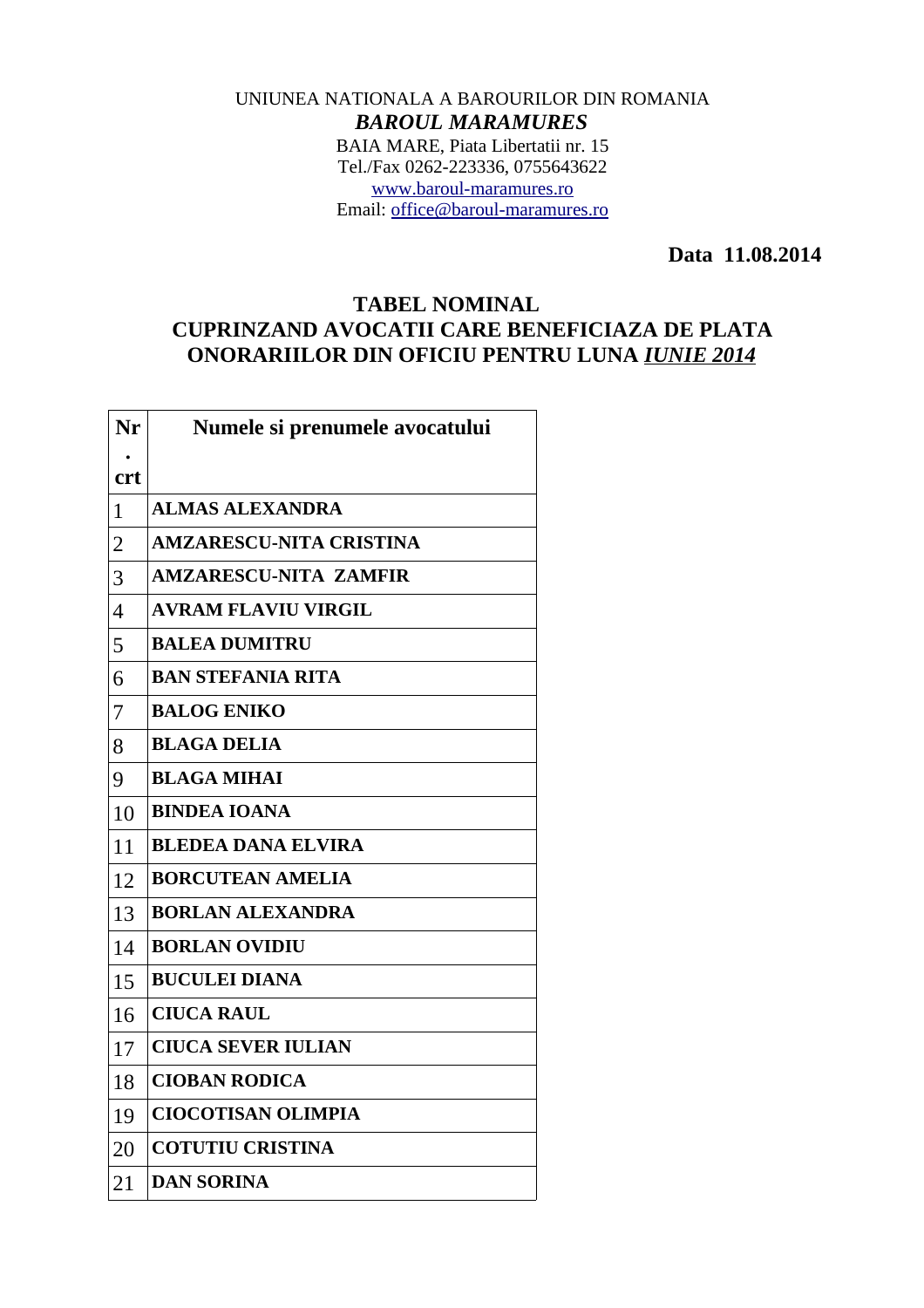| 22 | <b>DEAC MARIA RALUCA</b>        |
|----|---------------------------------|
| 23 | <b>DENES MARIA ANASTASIA</b>    |
| 24 | <b>DRAGOMIR IULIANA</b>         |
| 25 | <b>DOMSA ANGELICA</b>           |
| 26 | <b>FARCAS CLAUDIA</b>           |
| 27 | <b>GALEA-SZEREMI GABRIEL</b>    |
| 28 | <b>GIURGIU ADRIAN</b>           |
| 29 | <b>GIURGIU LIANA</b>            |
| 30 | <b>GRAD OVIDIU</b>              |
| 31 | <b>GORON ANAMARIA</b>           |
| 32 | <b>HORGOS RAZVAN</b>            |
| 33 | <b>HOTEA NELICA</b>             |
| 34 | <b>IANCULUI FLORIN</b>          |
| 35 | <b>ILUTI ALINA</b>              |
| 36 | <b>INDRE TIMEA</b>              |
| 37 | <b>LIBOTEAN IONELA</b>          |
| 38 | <b>LUPSE MARINELA</b>           |
| 39 | <b>MAROZSAN RALUCA</b>          |
| 40 | <b>MESAROS TOMOIAGA ANDREEA</b> |
| 41 | <b>MIC SINZIANA-LUIZA</b>       |
| 42 | <b>MIHALCA DELIA</b>            |
| 43 | <b>MIHALI ANISOARA</b>          |
| 44 | <b>MOLDOVAN RODICA</b>          |
| 45 | <b>MOTOC ANDRADA</b>            |
| 46 | <b>NEGULESCU SIMINA</b>         |
| 47 | ONA DANA MARIA                  |
| 48 | <b>OLAR IULIA</b>               |
| 49 | <b>ONITA IVASCU ADRIAN</b>      |
| 50 | <b>PETROVAI GABRIEL</b>         |
| 51 | PETROVAN CRISTINA               |
| 52 | <b>POPAN CATALIN</b>            |
| 53 | <b>POP PETRE</b>                |
| 54 | <b>RADU CRISTIAN</b>            |